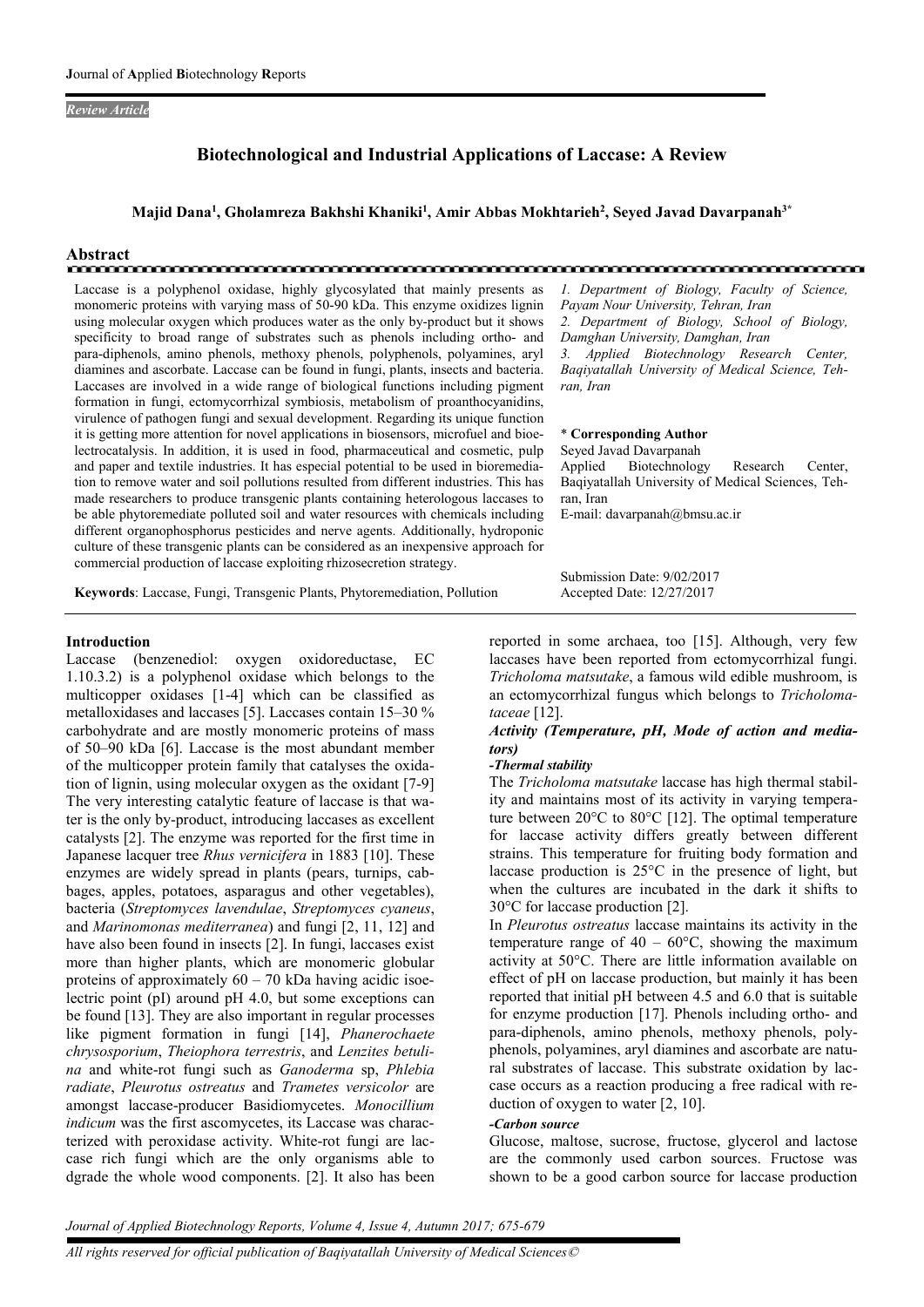in Pleurotus sajor-caju, cellobiose in *Toxicodendron pubescens*, and lactose or glycerol in *Pseudotrametes gibbosa*, *Coriolus versicolor* and *Fomes fomentarius*. Higher concentrations of glucose inhibited laccase production in various fungal strains while excessive sucrose concentrations reduce the laccase production to the constitutive level. Addition of polymeric substrates such as cellulose behaves differently and increases enzyme production during cultivation. [18].

## *-Nitrogen*

Fungal laccases are mainly triggered by nitrogen depletion [18], while in some strains laccase activity has no relation with nitrogen concentration [19]. Low carbon to nitrogen ratio has caused high laccase activity in some studies [20], while high carbon to nitrogen ratio has increased laccase production in some studies. Laccase production was promoted in fungi growing in a nitrogen rich media rather than nitrogen-limited media [2].

## *-Copper sulphate*

Different copper sulphate concentrations efficiently affected laccase synthesis by *Nigrospora* sp. and *Arthopyrenia* sp. in a liquid culture medium [3]. It has been shown that increasing copper ion concentration from 1 to 10 mM/L has increased laccase activity from *Setosphaeria turcica* [21], in agreement with marked increase of Agrobacterium laccase activity [22]. Despite those, inhibitory effect of copper ion even at 0.5 mM for *Fusarium solani* has been reported elsewhere [23]

## *-Chloride*

NaCl had an increasing inhibitory but reversible effect on purified *Trametes polyzona* and *Trametes versicolor* laccase activity for 2,2-azino-bis-(3-ethylbenzothiazoline-6 sulfonic acid (ABTS) by more than 50% in the presence of 20 mM NaCl [24], but it was stimulatory rather than inhibitory for laccase activity from *Bacillus halodurans* for syringaldazin at alkaline pH proposing this enzyme as an ideal biocatalyst for paper production [25].

## *-Other elements*

Different cations and anions have different effects on laccase activity depending on the conditions such as element type and concentration. Fe3+, Mn2+ increased *Setosphaeria turcica* laccase activity expressed in *Escherichia coli* by approximately 434.8% at 10 mM/L and at 5 mM/L, respectively, while  $Na^+$  increased activity at 1 mM/L but inhibited activity at 5 and 10 mM/L. Sodium Dodecyl Sulphate (SDS) had increasing effect on laccase activity at 1 mM/L, but inhibited activity at 5 and 10 mM/L [21]; while Fe2+ inhibited *Trametes polyzona* laccase expression by 95% at 5 mM, and complete inhibition by 0.1 mM NaN3[24]. It also has been reported that sodium thioglycolate is a laccase inhibitor and its function is related to fungi growth [26].

#### *Laccase application and functions -Food Industry*

Laccase application in the food industry is based on its ability to polymerize molecules. Laccases can be applied to certain processes that enhance or modify the colour appearance of food or beverage for the elimination of undesirable phenolics, responsible for the browning, haze formation and turbidity in clear fruit juice, beer and wine. Laccase is also employed to ascorbic acid determination,

sugar beet pectin gelation, baking and in the treatment of olive mill wastewater. Researcher showed that a laccase from the white-rot fungus *Trametes hirsuta* increased the maximum resistance of dough and decreased the dough extensibility in both flour and gluten dough [2]. Also laccase in a bi-enzyme system with novel cellobiose dehydrogenase-3-ethylbenzothiazoline-6-sulphonic acid (CDH-ABTS-laccase) has been used for fast oxidation of lactose to lactobionic acid (LBA) which is a valuable organic acid, with numerous applications in pharmaceutical, food, and cosmetics industries [27].

## *-Pulp and paper industry*

Laccases are able to depolymerize lignin and delignify wood pulps, kraft pulp fibers and chlorine-free in the biopolpation process. Laccases are more easily able to delignify pulp when they are used together with mediators. Mediators may be used to oxidize the non-phenolic residues from the oxygen delignification. The mediator is oxidized by laccase and the oxidized mediator molecule further oxidizes subunits of lignin that otherwise would not be laccase substrates. Laccase mediator systems can also be applied to remove pitch and dyes from wood-based materials. Laccases can be used for binding fiber-, particleand paper-boards [2]. Pulp and paper mills generate large volumes of intensely colored black-liquors that contain toxic chlorinated lignin degradation products like chlorolignins, chlorophenols, and chloroaliphatics. These paper mill effluents are highly alkaline and alter the pH of the soil and water bodies where they are discharged. Laccase significantly affects the color remediation and toxicity of these samples [28]. Laccase catalyzed decolorization of Acid Blue 92, indicated pH, enzyme activity, and dye concentration [4].

## *-Textile industry*

Laccase are considered as a potential solution for textile effluent problem because of its ability to degrade dyes are currently being used in this industry [2]. Laccase are also used in stone-washing along with cellulose to confine fiber damage to outer fibers and protects inner ones [29]. It also can be used for decolorizing dyed fabric with these Indigo to create a brighter shade and the decrease blot used after stone washing operation [30]. Laccase has been used to decolorize Malachite green (MG) which is a triphenylmethane dye used in aquaculture to control protozoan and fungal infections of farmed fish. MG is also used in food, medical and textile industries [31].

## *-Bioremediation*

Immobilized laccases are good bioremediating agents which and can be used continuously like many other enzymes. Laccase is immobilized in polyvinyl alcohol (PVA)-based polymers cross-linked either by nitrate or boric acid [32]. Laccases are considered green biodegrading agents due to their ligninolytic activity [33]. This enzyme degrade xenobiotics, polycyclic aromatic hydrocarbons (PAHs), arising from natural oil deposits and fossil fuels, phenolic and chlorinated phenolic pollutants, including diesel which increasing its concentration in the soil increases laccase activity in plant tissues [2, 34].

### *-Pharmaceuticals and cosmetics*

Laccases are biomolecules which act specifically; this make pharma-tech companies to use this enzyme for syn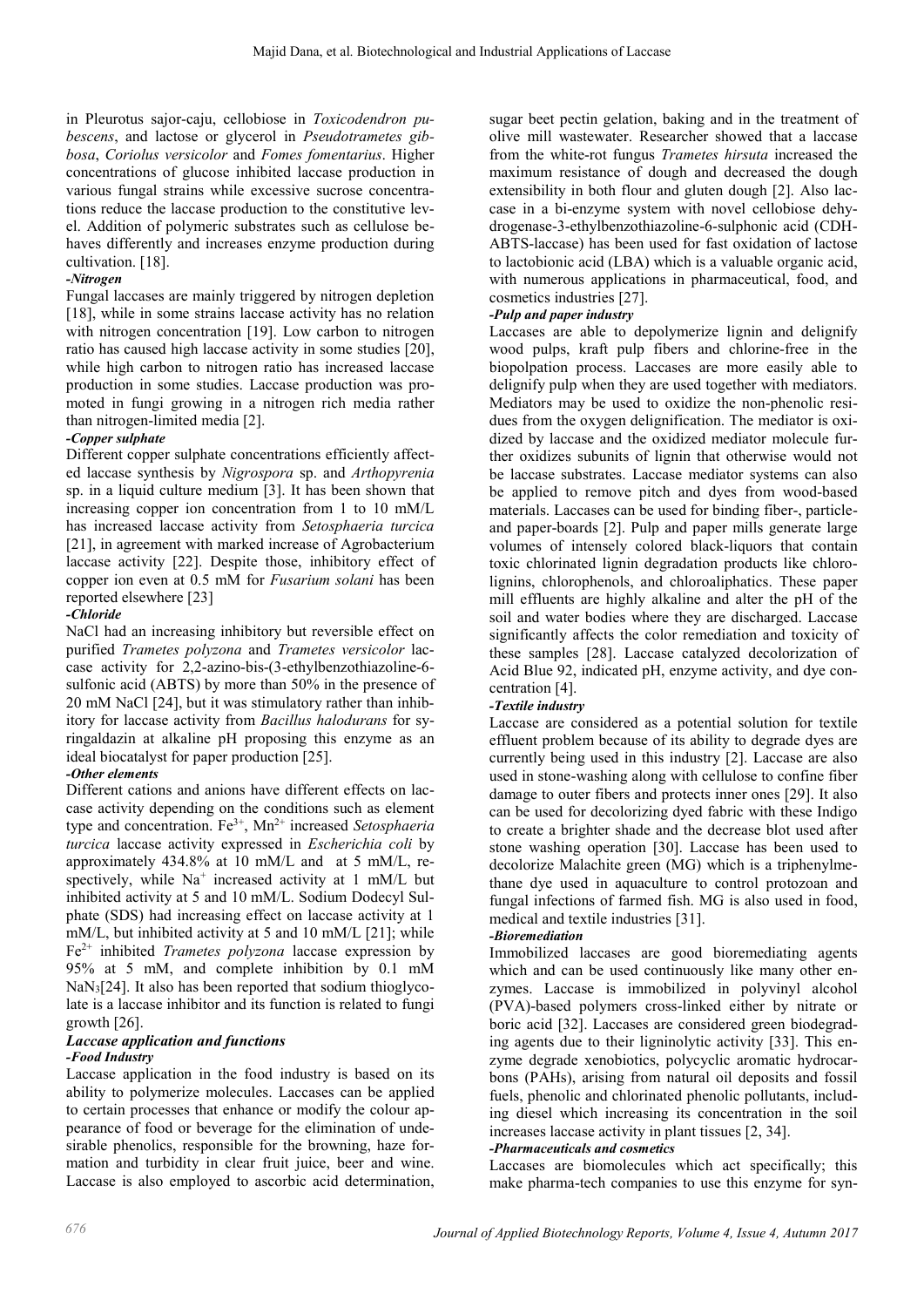thesis of complex medicinal compounds such as anesthetics, anti-inflammatory, antibiotics, sedatives, etc. [35]*.*  More recently cosmetics for skin lightening have been developed which are laccase-based hair dyes could be less irritant and safer than current hair dyes. Protein engineered laccase may be used as deodorants, toothpaste, mouthwash, detergent, soap, and diapers with reduced allergenicity [2].

### *-Metabolism of proanthocyanidins*

Flavonoids, including proanthocyanidins (PAs; also called condensed tannins), play a multitude of roles in plants. Laccase-like polyphenol oxidase is involved in proanthocyanidins oxidation in *Arabidopsis* [36].

#### *-Laccase as a virulence factor and a marker of fitness*

The ability to produce melanin pigments was strongly correlated with virulence in early studies of cryptococcal infection. The first genetic evidence that laccase was important for virulence came from studies in which the gene encoding the laccase enzyme, was deleted in a strain of *Cryptococcus neoformans* var. neoformans. Laccase has been associated with the production of immunomodulatory catecholamines from brain, as well as protection from antifungals and oxidative products of macrophages. In addition, laccase activity has been found to be a marker of stress, as induction of laccase correlated with substrate starvation and the presence of potentially toxic metals. It may be partly due to an additional ability of laccase to act as a genetic marker for cellular processes that are important for virulence [37].

### *-Herbal treatment*

Laccase that is extracted from oyster mushroom (*Pleurotus ostreatus*) is being used as herbal medicine to inhibit the HCV (hepatitis C virus) replication rate [38].

#### *-Biosensor*

Laccase has been used in the development of biosensors for phenolic substrates, and extensively used for electrocatalytic reduction of oxygen. Laccase biosensor differs from peroxidase biosensors in that it does not require hydrogen peroxide to oxidize phenolic substrates. Biosensors based on tyrosinase suffer from low enzyme stability and significant inhibition of the enzyme by reaction products, which make laccase as an alternative, strong candidate for application in biosensor for the determination of phenolic compounds [39].

#### *-Microfuel*

Laccase is being used in microfuel cells to reduce dioxygen by itself as a cathode [39].

#### *-Bioelectrocatalysis*

Laccase bioelectrode utilizing conversion of redox active substrates. The laccase catalyzes the 4e- reduction of  $O<sub>2</sub>$  to H2O by using copper centers of three different types. Typically, laccase based electrodes act using mediators. The application of laccase in bioelectrocatalytical systems is associated with development of biosensors and cathodes of biofuel cells which makes laccase as greener alternative for chemical oxidation based fuel cells [40, 41].

#### *-Natural Vanillin*

Using a three-enzyme-system to degrade curcumin to natural vanillin, laccase catalyzed formation of a phenol radical, radical migration and oxygen insertion at the benzylic positions, can result in the formation of vanillin. As vanil-

lin itself is a preferred phenolic substrate of laccases, the formation of vanillin oligomers and polymers is inevitable just after vanillin release [42].

### *-Melanins synthesis*

Amongst three classes of melanins synthesized in fungi, the eumelanin DOPA-melanin (3,4 dihydroxyphenylalanine melanin) and the allomelanin DHN-melanin (1,8 dihydroxynaphthalene melanin) are the two most common and best characterized melanins in fungi which require the action of laccases for their production [43].

## *Expression of laccase gene*

The multigene family of laccases is a common feature in fungi. The first example of the multigene family of laccases was described in *Agaricus bisporus* [44, 45]. Since then, two laccases have been characterized from *Pycnoporus cinnabarinus*, 11 genes from *Trametes versicolor*, 17 from *Coprinopsis cinerea*, three from *Pleurotus eryngii*, 11 laccases from *Laccaria bicolor*, 12 from *Pleurotus ostreatus*, and 11 from *Flammulina velutipes* have been characterized [46]. The laccase gene identificate in the Shiitake Mushrooms (*Lentinula edodes*) laccase can regulate sexual development, for example sexual reproduction in fungal pathogens such as Cryptococcus provides natural selection and adaptation of the organisms to environmental conditions by allowing beneficial mutations to spread. However, successful mating in these fungi requires a time critical induction of signaling [47, 48]. Today, microorganisms such as bacteria, fungi and Yeasts are exploited produce the enzyme. Traditionally, *E. coli* lacks glycosylation of expressed proteins, therefore, a glycosylated protein cannot be produced using bacterial system. Fungi themselves grow slowly but yeast which grow fast and has the glycosylation machinery is a useful system for laccase production [49]. Considering the demands for industrial enzymes (Laccase) and their environmental benefits, an efficient system for heterologous protein production is greatly needed. Microbial expression systems have mainly been developed for this purpose, using various promoters and incubation conditions but plants are novel systems are used for production of heterologous proteins including laccases [6].

#### *-Expression of recombinant laccase gene in Tobacco*

A fungal laccase from *Pleurotus ostreatus* was expressed in tobacco chloroplasts using an expression system containing enhancing sequences for effective protein translation and stabilization fused to a laccase gene under the control of the *rrn* promoter for production of recombinant laccase in the tobacco plant trnI-trnA sites bordering the construct allowed the insertion of laccase into the trnI-trnA region of the chloroplast basesd on homologous recombination. The laccase expressed efficiently but it did not show any considerable activity in citrate buffer pH 5 [6], while another group could not produce laccase transplastomic lines successfully [50]. On the contrary there are several reports for successful expression of heterologous laccases using plants. For example efficient expression of laccase gene in transgenic maize [51], tobacco plant [52], and tobacco BY-2 cells [53] has been reported.

## *-Regulation of laccase by copper and nitrogen*

Using *Trametes versicolor* cultures containing various nitrogen and copper concentrations was shown that in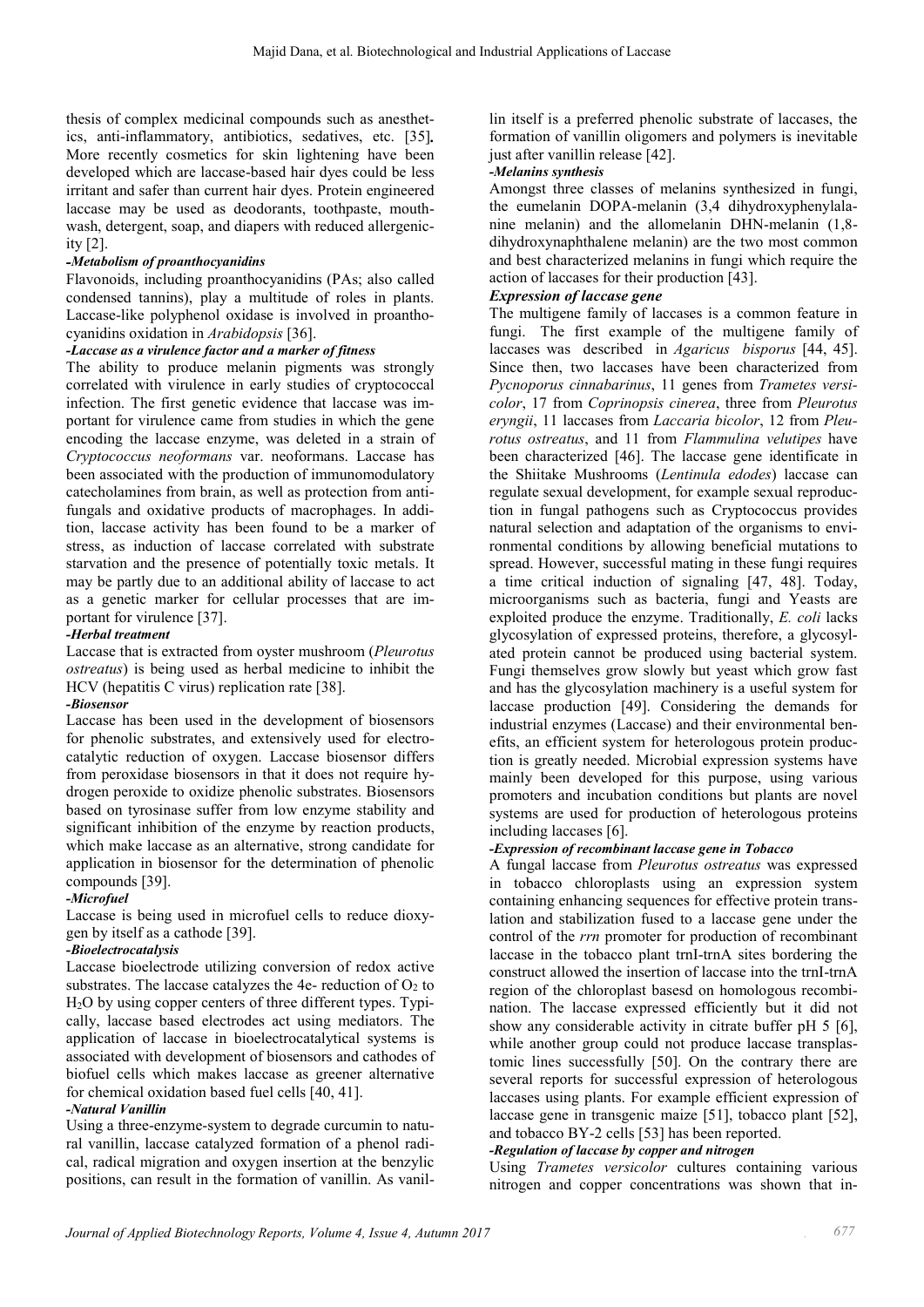creasing laccases mRNA transcripts and activities are function of increment of nitrogen and copper concentration [54].

The genome of *P. ostreatus* possesses three groups of 12 Lacc2 and Lacc10 genes which are overexpressed in the mycelia of *P. ostreatus* in submerged culture containing wheat straw extract in a chemically defined medium. while expression of the two laccases are negligible in sawdust medium at all developmental stages indicating that expression of different laccases depends on the medium conditions the mushroom grows on. Although Lcc6 was expressed in all developmental stages, Lacc1 and Lacc3 were specific to the mycelial stage in solid medium; whereas Lacc5 and Lacc12 were specific for fruiting bodies and primordia, respectively; concluding different laccase isozymes have different expression pattern depending on the nutrients available and age of organism [55].

## Conclusion

Laccases are versatile enzymes in plants, participate in lignin biosynthesis, carrying out the oxidative polymerization of monolignols and additional physiological processes, such as cytokine in homeostasis, resistance to phenolic pollutants, flavonoid polymerization in seed coats, and iron metabolism and anthocyanin degradation [56]. In this Regards, laccases are enzymes with very wide functions among different expressing organisms at different developmental stages. Their very strong oxidation potential has made them considerable proteins with various applications in different industries such as food, textile, paper, fuel, and environment section. Overexpression of laccases in plants and yeasts are part of efforts to produce them commercially; and additionally laccase expressing transgenic plants secreting recombinant laccase especially by rhizosecretion are considered new candidates for phyroremediation.

## Acknowledgement

This paper was supported by a research grant from Iran National Science Fund (INSF) number 91060795 as study of possibility of laccase rhizosecretion by transgenic tobacco plants

## References

1. Jones, S.M., Solomon, E.I., Electron transfer and reaction mechanism of laccases. *Cell Mol Life Sci*, 2015, Vol. 72, pp. 869- 883.

2. Pannu, J.S., Kapoor, R.K., Microbial laccases: A mini-review on their production, purification and applications. *Int j pharm arch*, 2014, Vol. 3, pp. 528-536.

3. Passarini, M.R., Ottoni, C.A., Santos, C., Lima, N., Sette, L.D., Induction, expression and characterisation of laccase genes from the marine-derived fungal strains *Nigrospora* sp. CBMAI 1328 and *Arthopyrenia* sp. CBMAI 1330. *AMB Express*, 2015, Vol. 5, pp. 19-25.

4. Rezaei, S., Tahmasbi, H., Mogharabi, M., Ameri, A., Forootanfar, H., Khoshayand, M.R., Laccase-catalyzed decolorization and detoxification of Acid Blue 92: statistical optimization, microtoxicity, kinetics, and energetics. *J Environ Health Sci Eng*, 2015, Vol. 13, pp. 31-36.

5. Martins, L.O., Durao, P., Brissos, V., Lindley, P.F., Laccases of prokaryotic origin: enzymes at the interface of protein science

and protein technology. *Cell Mol Life Sci*, 2015, Vol. 72, pp. 911-  $922$ 

6. Davarpanah, S.J., Ahn, J.W., Ko, S.M., Jung, S.H., Park, Y.I., Liu, J.R., Stable expression of a fungal laccase protein using transplastomic tobacco. *Plant Biotechnol Rep*, 2012, Vol. 6, pp. 305-312.

7. Ai, M.-Q., Wang, F.-F., Huang, F., Purification and characterization of a thermostable laccase from *Trametes trogii* and its ability in modification of kraft lignin. *J Microbiol Biotechnol*, 2015, Vol. 25, pp. 1361-1370.

8. Kalyani, D., Tiwari, M.K., Li, J., Kim, S.C., Kalia, V.C., Kang, Y.C., A highly efficient recombinant laccase from the yeast *Yarrowia lipolytica* and its application in the hydrolysis of biomass. *PLoS One*, 2015, Vol. 10, pp. e0120156.

9. Munk, L., Sitarz, A.K., Kalyani, D.C., Mikkelsen, J.D., Meyer, A.S., Can laccases catalyze bond cleavage in lignin? *Biotechnol Adv*, 2015, Vol. 33, pp. 13-24.

10. Madhavi, V., Lele, S., Laccase: properties and applications. *Bio Resour*, 2009, Vol. 4, pp. 1694-1717.

11. Sanchez-Amat, A., Solano, F., Lucas-Elío, P., Finding new enzymes from bacterial physiology: a successful approach illustrated by the detection of novel oxidases in *Marinomonas mediterranea*. *Mari Drugs*, 2010, Vol. 8, pp. 519-541.

12. Xu, L., Zhu, M., Chen, X., Wang, H., Zhang, G., A novel laccase from fresh fruiting bodies of the wild medicinal mushroom *Tricholoma matsutake*. *Acta Biochim Pol*, 2015, Vol. 62, pp. 35-40.

13. Piscitelli, A., Pezzella, C., Giardina, P., Faraco, V., Giovanni, S., Heterologous laccase production and its role in industrial applications. *Bioeng Bugs*, 2010, Vol. 1, pp. 252-62.

14. Kumar, S.V., Phale, P.S., Durani, S., Wangikar, P.P., Combined sequence and structure analysis of the fungal laccase family. *Biotechnol Bioeng*, 2003, Vol. 83, pp. 386-94.

15. Sharma, K.K., Kuhad, R.C., Laccase: enzyme revisited and function redefined. *Indian J Microbiol*, 2008, Vol. 48, pp. 309- 316.

16. Liu, H., Cheng, Y., Du, B., Tong, C., Liang, S., Han, S., Overexpression of a novel thermostable and chloride-tolerant laccase from *Thermus thermophilus* SG0.5JP17-16 in Pichia pastoris and its application in synthetic dye decolorization. *PLoS One*, 2015, Vol. 10, pp. e0119833.

17. Shekher, R., Sehgal, S., Kamthania, M., Kumar, A., Laccase: microbial sources, production, purification, and potential biotechnological applications. *Enzyme Res*, 2011, Vol. 2011, pp. 217861.

18. Keyser, P., Kirk, T.K., Zeikus, J.G., Ligninolytic enzyme system of *Phanaerochaete chrysosporium*: synthesized in the absence of lignin in response to nitrogen starvation. *J Bacteriol*, 1978, Vol. 135, pp. 790-797.

19. Leatham, G.F., Kirk, T.K., Regulation of ligninolytic activity by nutrient nitrogen in white-rot basidiomycetes. *FEMS Microbiol Lett*, 1983, Vol. 16, pp. 65-67.

20. Monteiro, M.C., de Carvalho, M.E., Pulp bleaching using laccase from *Trametes versicolor* under high temperature and alkaline conditions. *Appl Biochem Biotechnol*, 1998, Vol. 70-72, pp. 983-993.

21. Ma, S., Liu, N., Jia, H., Dai, D., Zang, J., Cao, Z., Expression, purification, and characterization of a novel laccase from *Setosphaeria turcica* in *Eschericha coli*. *J Basic Microbiol*, 2018, Vol. 58, pp. 68-75.

22. Si, W., Wu, Z., Wang, L., Yang, M., Zhao, X., Enzymological characterization of Atm, the first laccase from *Agrobacterium* sp. S5-1, with the ability to enhance in vitro digestibility of maize straw. *PloS One*, 2015, Vol. 10, pp. e0128204.

23. Wu, Y.-R., Luo, Z.H., Chow, R.K.K., Vrijmoed, L., Purification and characterization of an extracellular laccase from the